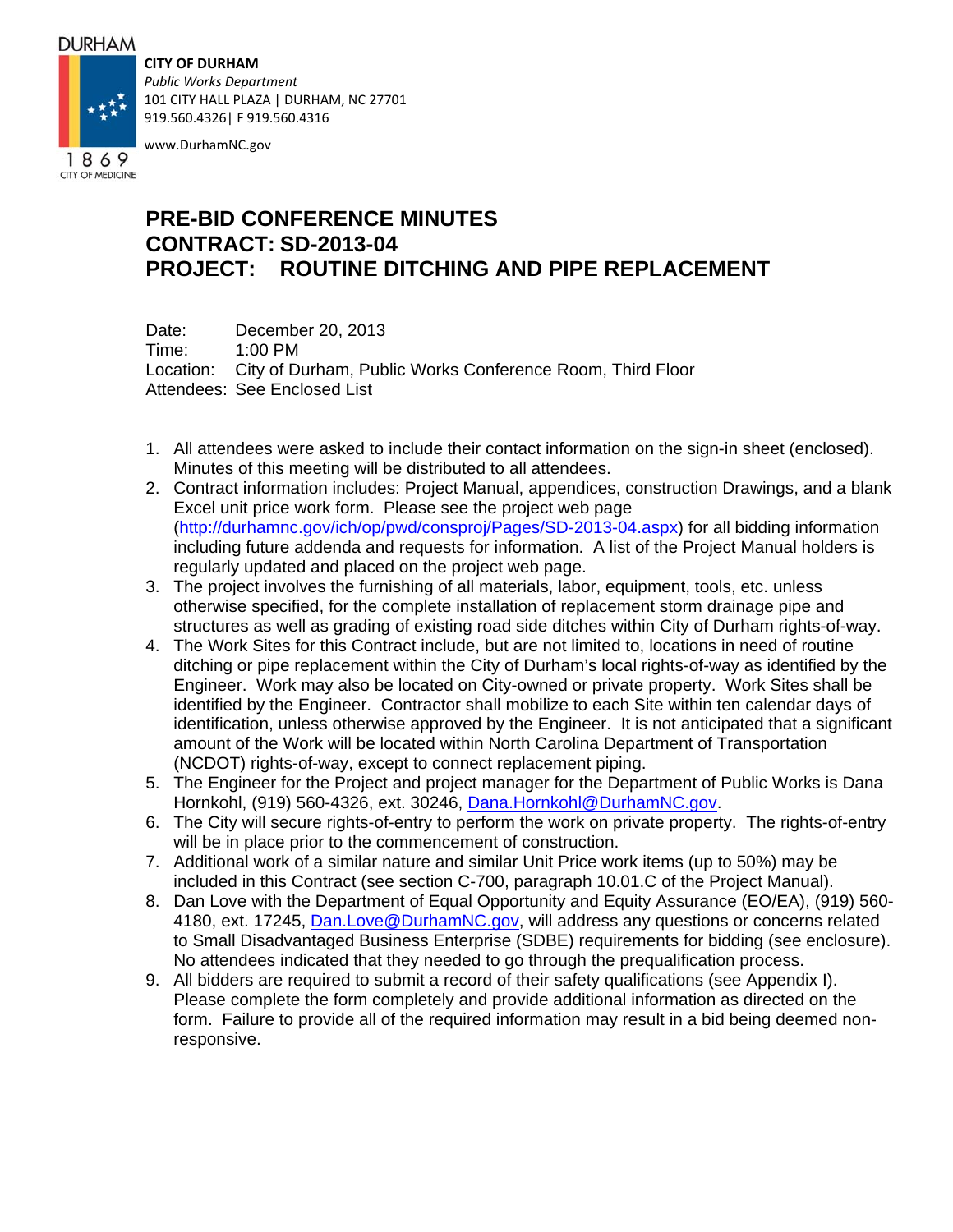Pre-Bid Conference Minutes – December 20, 2013 Routine Ditching and Pipe Replacement (SD-2013-04) Page 2 of 3

- 10. The Project currently involves fifty-nine (59) unit price work items. Beside each item on the Unit Price Work Form the standard reference is included. The project manager briefly reviewed the Project Special Provisions.
	- a. Select Tree Removal
	- b. Flowable Fill
	- c. Undercut Excavation
	- d. Ditching
	- e. Traffic Control
	- f. Asphalt Cement Binder
	- g. 8-inch Sanitary Gravity Sewer
	- h. Mobilization: The following items are included in "Mobilization" and are incidental to the Work (see Section 30 11 00, Paragraph 1.9.A).
		- i. Saw cutting existing pavement, curb, gutter, driveway, and sidewalk for removal.
		- ii. Removal and disposal of existing granite curb and concrete curb and gutter.
		- iii. Removal and disposal of existing asphalt and concrete pavement.
		- iv. Removal and disposal of existing storm drainage pipes and structures.
		- v. Removal and disposal of existing concrete driveways.
		- vi. Removal and disposal of existing concrete sidewalks.
		- vii. Fine grading all Work and Site areas.
		- viii. Traffic control (vehicular and pedestrian) for "routine" sites as depicted on the Drawings.
		- ix. Erosion control.
		- x. Unsuitable soil removal.
	- i. Allowances
- 11. It is anticipated that a Notice to Proceed will be issued in February of 2014.
- 12. Contract Times: 730-calendar days.
- 13. A blank Excel unit price work form may be found on the project web site for inclusion in Bids. It is the Bidder's responsibility to ensure all items in the Unit Price Work Form are correct.
- 14. Contractor shall use Primavera Contract Management and PDRX during the execution of the Contract.
- 15. In order to receive e-mail notification of any addenda or clarifications, send an e-mail to SSD projects@durhamnc.gov notifying the City of your intent to bid on this project.
- 16. Any errors or omissions discovered in the Project Manual or construction Drawings should be brought to the attention of the Engineer and the City in writing.
- 17. All questions or requests for information must be submitted by 5:00 PM, Thursday, January 2, 2014. No addenda will be issued after Friday, January 3, 2014.
- 18. Compile Bid packages carefully. Include all of the required items. Submit bid packages prior to the Bid Opening on Thursday, January 9, 2014 at 2:00 PM to be held in this same conference room.
- 19. Attendee Questions
	- a. What is the Project budget? *The Project budget is between \$750,000 and \$850,000.*
	- b. Please explain the allowances for this Project. *There is an allowance for Utility Line/Pole Relocation and Coordination (Section 30 11 00, Paragraph 1.10.A) and Testing and Inspecting (Section 30 11 00, Paragraph 1.10.B). Amounts for these allowances were omitted. The amounts will be included in Addendum No. 1.*
	- c. Is there a maximum depth for installation of Unit Price work items 39, 41, 43, 45, and 47 (R.C. Pipe Culvert, Class III, 5.1-feet and higher)? *A maximum depth was omitted. The maximum depth with be included in Addendum No. 1.*
	- d. Is surveying incidental to the Work? *Yes. For routine ditching, the Contractor shall determine and verify ditch grades within the field. For pipe replacement, the Contractor*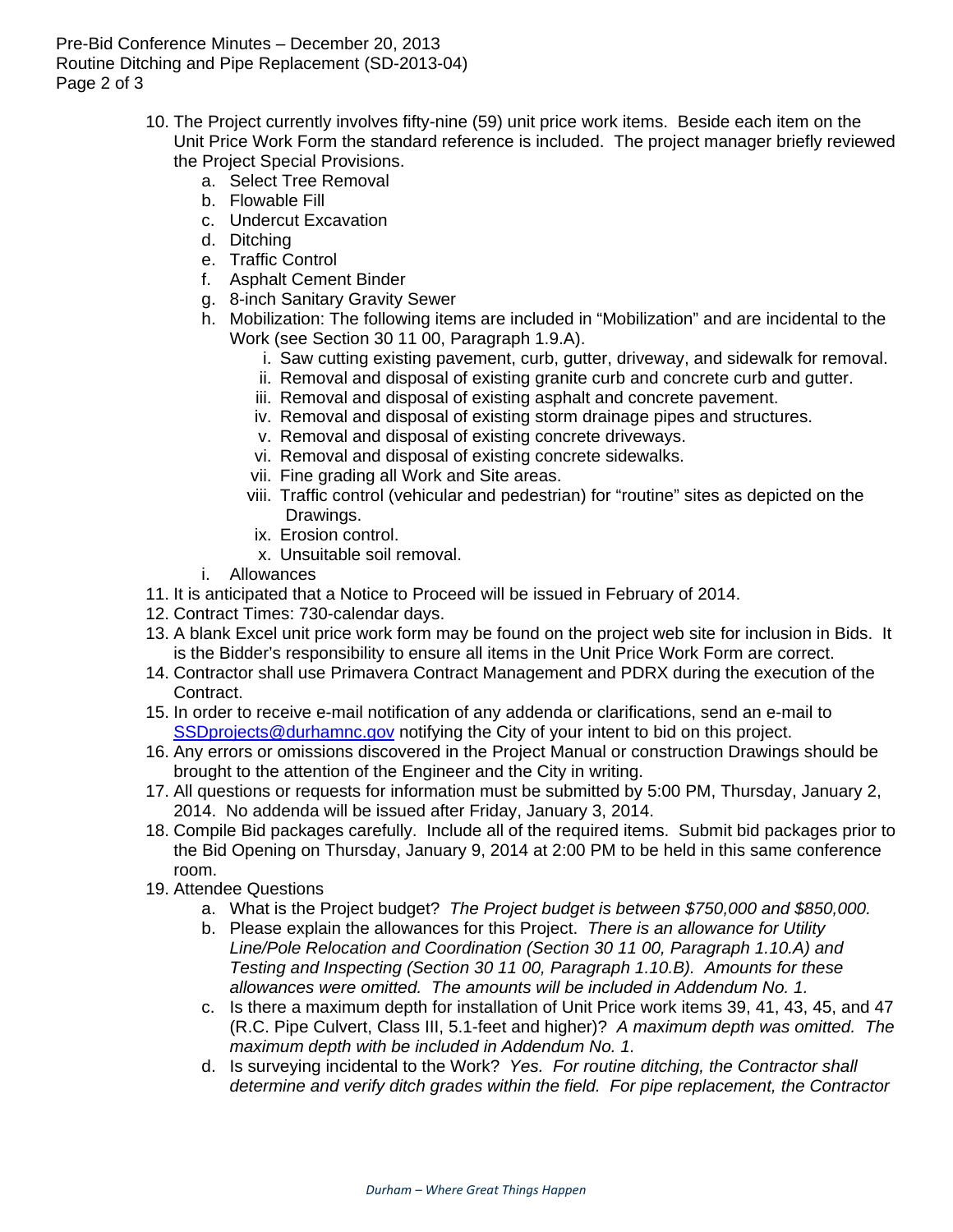*shall determine and verify grades of existing pipes to be replaced and confirm the grades of replacement pipes.*

e. Should the Contractor assume that roads shall be closed for the purposes of determining traffic control costs associated with Mobilization (Section 30 11 00, Paragraph 1.9.A)? *Yes, during the course of the work. If the Site conditions allow for a partial road closure, the Engineer may request that the Contractor provide traffic control for this condition.*

These conference minutes were prepared on Friday, December 27, 2013 by Dana Hornkohl. Please e-mail any errors or omissions to **Dana.Hornkohl@DurhamNC.gov** by Thursday, January 2, 2014 at 5 PM.

**Enclosures** 

- 1. Pre-Bid Conference Attendee List
- 2. EO/EA SDBE Requirements Summary
- 3. Pre-Bid Conference Agenda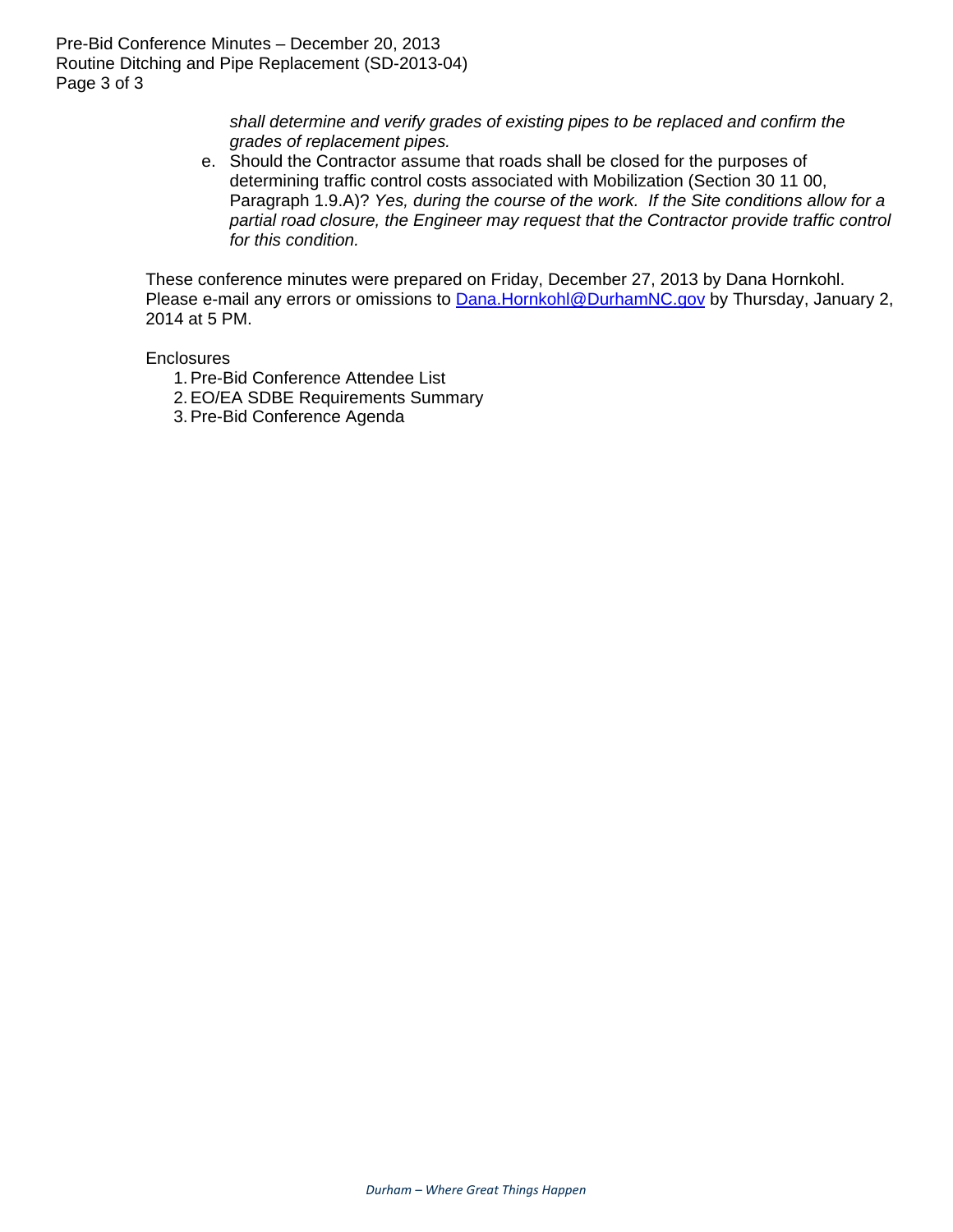## PRE-BID MEETING ATTENDEES for SD-2013-04, Routine Ditching and Pipe Replacement, 12/20/2013, 1:00 PM

| <b>FIRM</b>                                    | <b>CONTACT</b><br><b>NAME</b> | <b>ADDRESS</b>                           | <b>PHONE</b>                    | <b>FAX</b>          | <b>E-MAIL</b>                                          |
|------------------------------------------------|-------------------------------|------------------------------------------|---------------------------------|---------------------|--------------------------------------------------------|
| City of Dwham                                  | Dama Hornkohl                 | 101 City Hall Plaza<br>Durham NC 27701   | $(919)560 - 4326$<br>ext. 30246 | (919)5604316        | dana hornkohl@durhamnc.gov                             |
| Cify of Birden Sigit Ebbe                      |                               | $\mathcal{R}$                            | 919-560-4326<br>$\alpha.36271$  |                     | Sujit, et de Barlenne gov                              |
| CAROLINA<br>ENVIRONMENTAL<br>CONTRACTING, INC. | JAMES POE                     | PO BOX 1905<br>MOUNT AIRY, NC<br>27030   | $(336)$ 320<br>3849             | $(336)$ 320<br>3854 | J. POE @<br>CAROLINA ENVIRONMENTAL<br>CONTRACTING, COM |
| MT Murphy                                      | 70mg Bryant                   | 9220 Fri-family Ke<br>Keleich A/C27613   | 919-937-8643                    |                     | Tony@ MTMurphyine.com                                  |
| Lanier<br>Construction                         | $55$ Lanier                   | 1505 Browntown Rd<br>Snow Hill, NC 28580 | $252 - 147 - 357$               | 747-4337            | BleJanierconstruction.com                              |
| THEDGG<br>Environmental                        | Daniel<br>GerA/1              | 3006 GLEULAR<br>Ave                      | $(910)$ 237-7625 (919)          | $037 - 3011$        | danielhecenteryako, com                                |
| $MofFAT$ $P.pe$<br>FAC                         | JESSE<br>DuclAn               | 2708 Cornector Dr.<br>WakeForest, NC     | $919 - 295 - 4630$              | $919 - 295$<br>4631 | Bids@moffatpipe.com                                    |
| $6+$<br>Abtak<br>Justam Inc.                   | Eli Brown                     | 11 Lagging Trail<br>Durken N.C.          | $919 - 259 - 0091$              |                     | abtak3@msn.com                                         |
| CAROLINA SUNROCK<br>Contracting DIV.           | RANDY<br>Talley               | 2166 CAMDEN AVE<br>Durham, NC 27704      | 919-956-9900                    | 919-956-9903        | rtalley@thesunrockgroup.com                            |
| fith of durhan                                 | Reuben<br>Attah               | $10$ ( $C1t6$ $he$ $  $<br>PL9Z9 Durka   | $919 - 560 - 4156$<br>18223     |                     | reuber gthan durhammer sou                             |
|                                                |                               |                                          |                                 |                     |                                                        |
|                                                |                               |                                          |                                 |                     |                                                        |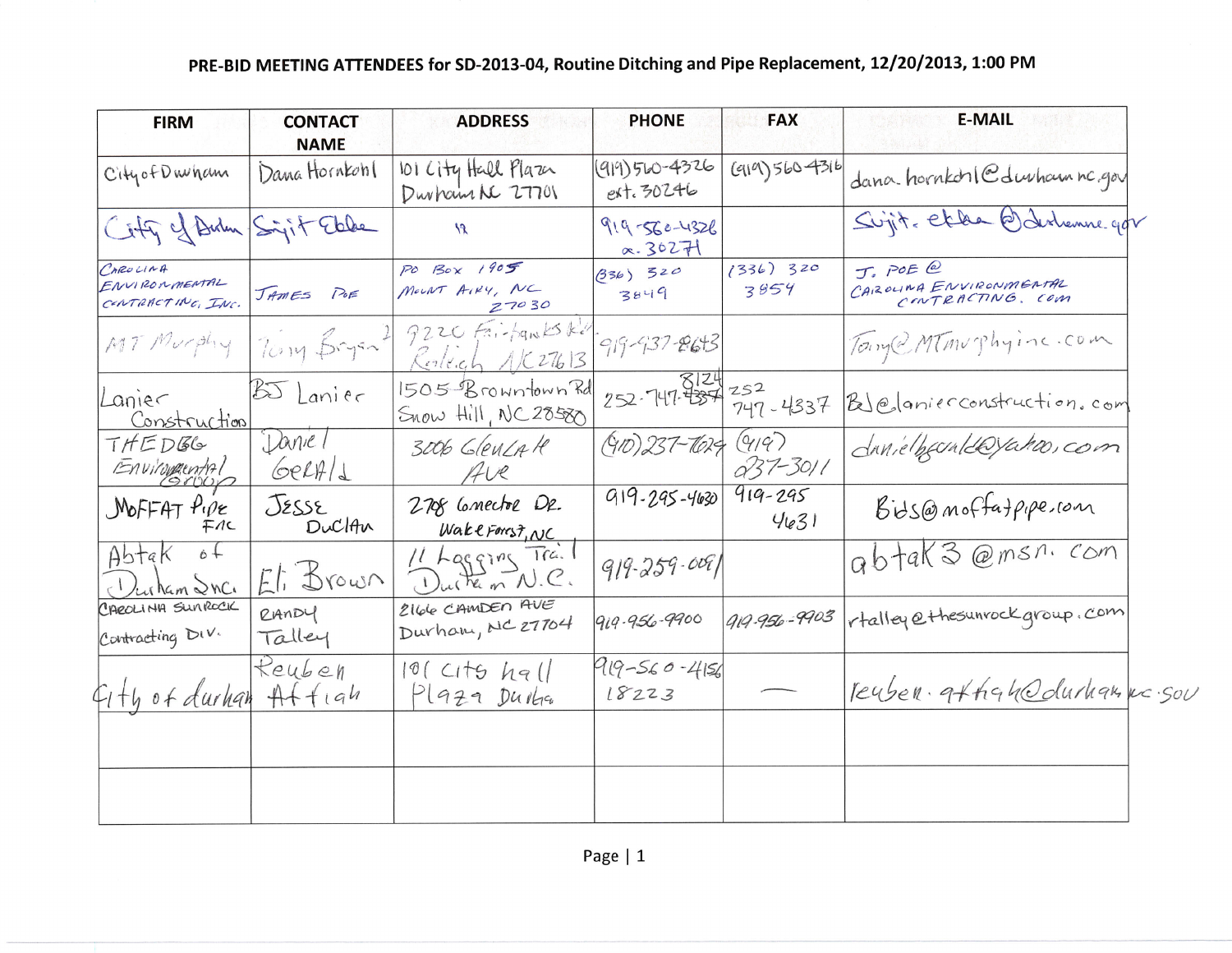#### **EO/EA SDBE Requirements Summary SD-2013-04 Routine Ditching and Pipe Replacement**

Bidders must be prequalified with EO/EA and completed prequalification applications must be submitted no later than 5 p.m. on Thursday, January 2, 2014 to Angela Henderson of the EO/EA dept. (angela.henderson@durhamnc.gov/919-560-4180, ext. 17244). All prequalification applications will be reviewed prior to the Bid Opening. All forms needed for prequalification are included in the Project Manual appendices and the EO/EA web site: (http://durhamnc.gov/ich/as/eoea/Documents/equal\_prequal\_app.pdf).

Minority (MSDBE) participation goal is 9%. Woman (WSDBE) participation goal is 4%. These are two separate goals that you need to try to obtain. SDBE firms that are not designated M (Minority) or W (Woman) may be used to meet either goal, i.e. H (Hispanic), AI (American Indian) or AA (Asian American). A single SDBE firm cannot be used to help meet **both** goals. If your firm is a City of Durham, NC DOT or U.S. SBA certified MSDBE, WSDBE or SDBE, you may use it towards meeting the respective goal for this project, either MSDBE or WSDBE. You will still be required to obtain participation to meet the other goal.

 A list of SDBE firms based on the subcontracting opportunities identified by the Project Manager is included in the Project Manual. This listing is not inclusive of all the firms in our data base. To see a complete listing of the certified firms you can go to the City's website www.durhamnc.gov (click on City Services, then click on City Departments, then EO/EA Dept., then Certification System SDBE). Please verify that all SDBE Subcontractors are registered with EO/EA or an approved substitute, i.e., the NC DOT or the U.S. Small Business Administration. Firms certified within these accepted organizations must be classified as women owned or minority owned in order to count towards the goals. Please note that **HUB certified firms must also be certified with the City of Durham, i.e., HUB only certified firms CANNOT be used to meet the goals.** If there is any question concerning the ability of a subcontractor to be used to meet one of the goals, you may contact **Dan Love at (919) 560-4180, ext. 17245.** 

### **The E-101 form must be signed and submitted regardless of participation for Bids to be deemed responsive.**

The Successful Bidder will be required to submit an E-105 form for each SDBE subcontractor that they plan to utilize within five (5) days of the bid opening.

If the apparent responsive low bidder does not meet the goals, then a completed Good Faith Effort Questionnaire E-107 form must be submitted within 2 days of the bid opening. **The most important thing you can do to satisfy the Good Faith Effort is to in a timely manner, i.e., at least ten days from the bid opening, make documented contacts of ALL of the firms in the City's SDBE listing and document any contacts you receive from them.** 

Any questions or concerns**? Please call or email Dan Love** dan.love@durhamnc.gov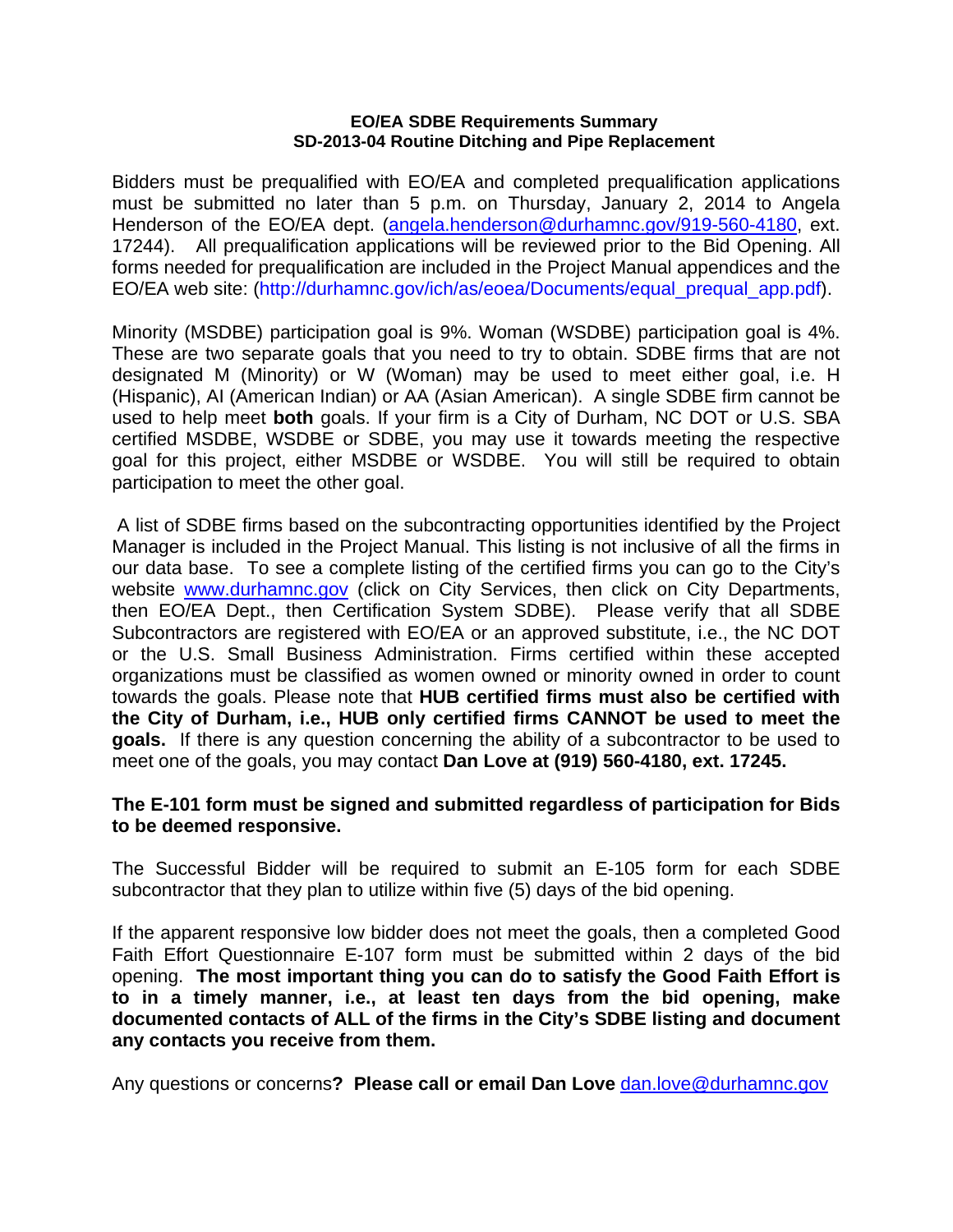### **DURHAM**

### **CITY OF DURHAM**



*Public Works Department* 101 CITY HALL PLAZA | DURHAM, NC 27701 919.560.4326| F 919.560.4316

www.DurhamNC.gov

# **PRE-BID CONFERENCE AGENDA CONTRACT: SD-2013-04 PROJECT: ROUTINE DITCHING AND PIPE REPLACEMENT**

Date: December 20, 2013 Time: 1:00 PM Location: City of Durham, Public Works Conference Room, Third Floor

- 1. All attendees are asked to include their contact information on the meeting sign-in sheet. Minutes of this meeting will be distributed to all attendees.
- 2. Contract information includes: Project Manual, appendices, construction Drawings, and a blank Excel unit price work form. Please see the project web page (http://durhamnc.gov/ich/op/pwd/consproj/Pages/SD-2013-04.aspx) for all bidding information including future addenda and requests for information. A list of the Project Manual holders is regularly updated and placed on the project web page.
- 3. The project involves the furnishing of all materials, labor, equipment, tools, etc. unless otherwise specified, for the complete installation of replacement storm drainage pipe and structures as well as grading of existing road side ditches within City of Durham rights-of-way.
- 4. The Work Sites for this Contract include, but are not limited to, locations in need of routine ditching or pipe replacement within the City of Durham's rights-of-way as identified by the Engineer. Work may also be located on City-owned or private property. Work Sites shall be identified by the Engineer. Contractor shall mobilize to each Site within ten calendar days of identification, unless otherwise approved by the Engineer.
- 5. The Engineer for the Project and project manager for the Department of Public Works is Dana Hornkohl, (919) 560-4326, ext. 30246, Dana.Hornkohl@DurhamNC.gov.
- 6. The City will secure rights-of-entry to perform the work on private property. The rights-of-entry will be in place prior to the commencement of construction.
- 7. Additional work of a similar nature and similar unit items (up to 50%) may be included in this Contract (see section C-700, paragraph 10.01.C of the Project Manual).
- 8. Dan Love with the Department of Equal Opportunity and Equity Assurance (EO/EA), (919) 560- 4180, ext. 17245, Dan.Love@DurhamNC.gov, will address any questions or concerns related to Small Disadvantaged Business Enterprise (SDBE) requirements for bidding (see attached handout).
- 9. All bidders are required to submit a record of their safety qualifications (see Appendix I). Please complete the form completely and provide additional information as directed on the form. Failure to provide all of the required information may result in a bid being deemed nonresponsive.
- 10. The Project currently involves fifty-nine (59) unit price work items. Beside each item on the Unit Price Work Form the standard reference is included. The project manager will briefly review the Project Special Provisions.
	- a. Select Tree Removal
	- b. Flowable Fill
	- c. Undercut Excavation
	- d. Ditching
	- e. Traffic Control
	- f. Asphalt Cement Binder